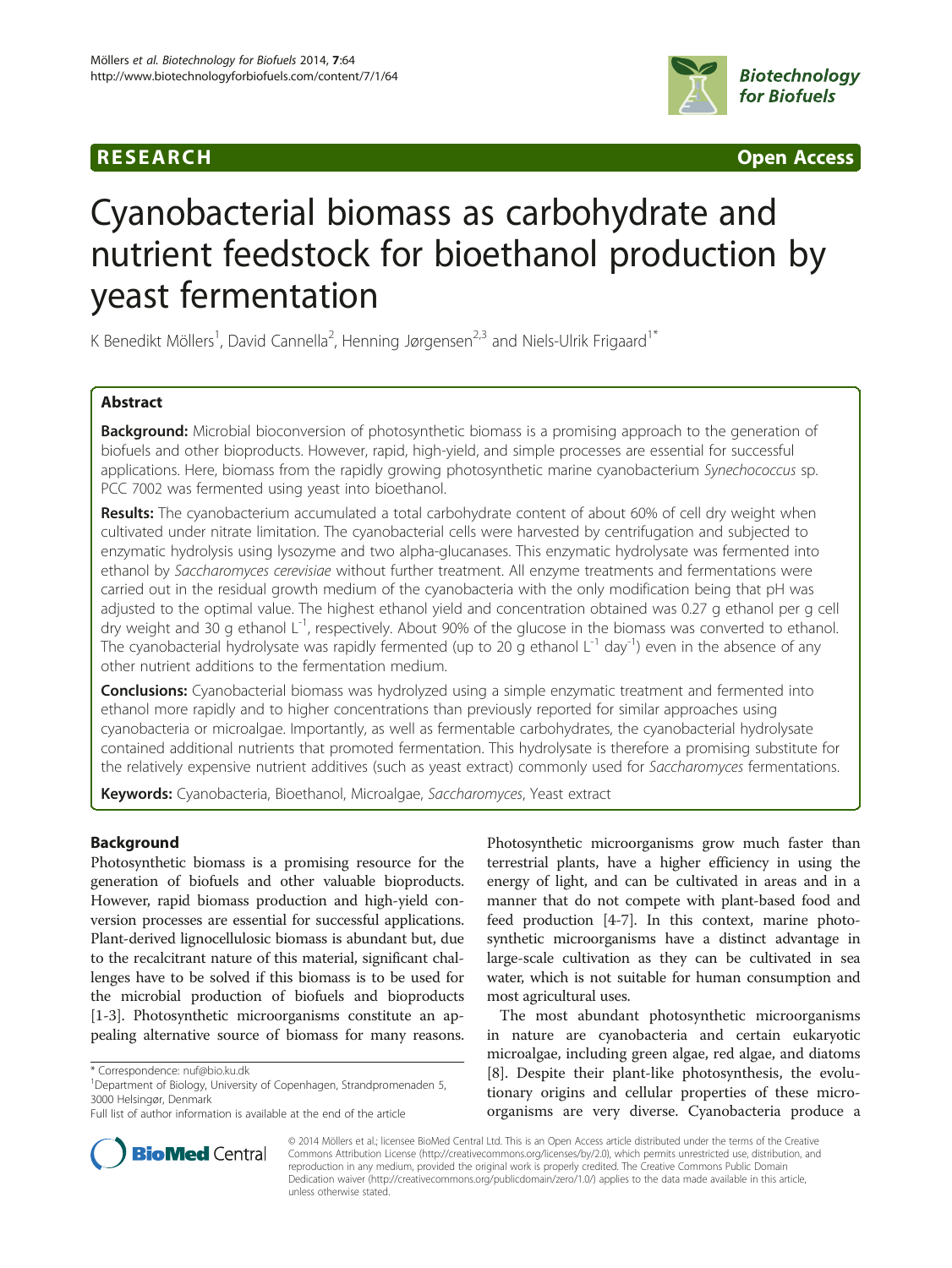wealth of high-value bioproducts and have been masscultivated for centuries as a nutritional supplement [[9](#page-9-0)]. Currently, much effort is being put into the genetic and metabolic engineering of photosynthetic microorganisms, especially cyanobacteria, for the production of bioproducts not naturally produced by these organisms [\[10,11](#page-9-0)]. However, the direct use of biomass from cyanobacteria and other microalgae as a feedstock for the generation of biofuels and other bioproducts is underexplored [[12](#page-9-0),[13](#page-9-0)].

In terms of biomass utilization, cyanobacteria have certain advantages over eukaryotic microalgae. In spite of the overall Gram-negative-like structure of the cell envelope, the cyanobacterial cell wall contains a peptidoglycan layer that more closely resembles that of Gram-positive bacteria [[14](#page-9-0)]. The cell wall in cyanobacteria is therefore degradable by lysozyme, and is less complex and less diverse than the cell walls of most microalgae, which consist of a wide range of complex polysaccharides and proteoglycans [[15](#page-9-0)]. Furthermore, the type of storage carbohydrate is of vital importance if the biomass is to be used as a fermentation substrate for fungi. Cyanobacteria have glycogen as a storage carbohydrate [\[16,17](#page-9-0)]. Glycogen is not found in any eukaryotic microalgae, which typically have either starch (green algae, red algae) or β-glucans (brown algae, diatoms) as the main storage carbohydrate [\[18](#page-9-0)]. Both glycogen and starch are essentially  $\alpha$ -1,4-glucans with  $\alpha$ -1, 6-branching but glycogen particles are small (0.04– 0.05 μm) and water-soluble, whereas starch particles are much larger  $(0.1-100 \mu m)$  and water-insoluble [\[18\]](#page-9-0). Thus, glycogen may be preferred over starch as a fermentation feedstock because in vitro starch mobilization by heating and enzymatic treatment is a more energy-intensive process than glycogen mobilization [\[3](#page-9-0)].

Green microalgae and cyanobacteria typically accumulate starch or glycogen to a content of 10 to 50% of their biomass, depending on the strain and growth conditions, and this polysaccharide is potentially useful as substrate for biofuel fermentation [\[12\]](#page-9-0). Whole-cell material from starch-enriched green microalgae [\[19-22\]](#page-9-0) and glycogenenriched cyanobacteria [\[13\]](#page-9-0) has recently been used as feedstock for bioethanol production by yeast fermentation. These studies employed various enzymatic, chemical, and physical treatments (including drying, heating, and acidand base-treatment) to liberate monomeric hexoses from the biomass. In the present work, the single-celled, marine cyanobacterium Synechococcus sp. PCC 7002 (hereafter denoted Synechococcus; previously known as Agmenellum quadruplicatum PR-6; [\[23\]](#page-9-0)) was used as a biomass feedstock for anaerobic fermentation by the yeast Saccharomyces cerevisiae. This Synechococcus strain accumulates glycogen and cyanophycin as carbon and nitrogen storage compounds and does not produce polyhydroxybutyrate as is observed in some cyanobacteria [\[24-26\]](#page-9-0). Exhaustion of nitrate in the growth medium of Synechococcus causes well-coordinated and complex physiological adaptations that allow photosynthesis and growth to continue to some extent [[27](#page-9-0)-[30](#page-9-0)]. This results in an increased C:N ratio of the biomass, an increased carbohydrate content (mostly glycogen), and a degradation of nitrogenous components including the light-harvesting phycobilisome (PBS) antenna proteins [\[24,30](#page-9-0)].

The objectives of the present work were to investigate if whole-cell, carbohydrate-loaded Synechococcus biomass treated only with enzymes is suitable as fermentation feedstock, and to explore the ethanol productivity when using a high concentration of this biomass as fermentation feedstock. We show that Synechococcus biomass indeed could be sufficiently degraded by enzymatic treatment, and that it served both as fermentable substrate and as nutrient source for the fermenting yeast. This resulted in higher ethanol productivity than previously reported with whole-cell biomass from microalgae [\[19-22\]](#page-9-0) or cyanobacteria [[13](#page-9-0)]. In addition, the present study also suggests that enzymatically hydrolyzed cell material from cyanobacteria could have a general use as a nutrient supplement to enhance the yeast fermentations of various biomass feedstocks low in nitrogenous compounds and other nutrients.

# Results and discussion

# Nitrate limitation and carbohydrate accumulation in Synechococcus

Synechococcus was cultivated in medium A supplemented with nitrate to various concentrations (0.12 to 1.0 g NaNO<sub>3</sub>  $L^{-1}$ ) to determine how the total carbohydrate content and other cellular parameters varied over time (Figure [1](#page-2-0), Table [1,](#page-2-0) and in Additional file [1:](#page-9-0) Figures S1 and S2). In cell cultures with nitrate present, the total carbohydrate content per dry weight (DW) was roughly between 20 and 35% weight per weight (w/w) depending on growth conditions (Figure [1](#page-2-0) and in Additional file [1:](#page-9-0) Figure S2C). Upon nitrate depletion, growth slowed and the total carbohydrate content increased dramatically (Figure [1](#page-2-0)). The maximum total carbohydrate accumulation depended on the initial nitrate concentration and the cell density at the time of nitrate depletion. The highest total carbohydrate content per DW was about 60% w/w determined in cultures with initially 0.24 or 0.36 g NaNO<sub>3</sub> L<sup>-1</sup> (Figure [1B](#page-2-0), Table [1](#page-2-0), and in Additional file [1](#page-9-0): Figure S2). A higher initial nitrate concentration of 1 g NaNO<sub>3</sub> L<sup>-1</sup> resulted in a higher cell density but also a lower maximum total carbohydrate content per DW (about 40% w/w; Table [1\)](#page-2-0). Thus, inoculation of Synechococcus to an optical density at 730 nm ( $OD_{730}$ ) of about 0.1 into a medium with 0.24 g NaNO<sub>3</sub>  $L^{-1}$  and a cell harvest 48 hours after inoculation was used to obtain nitrogen-depleted biomass with maximum carbohydrate accumulation (about 60% w/w; Figure [1](#page-2-0)B and Table [1](#page-2-0)).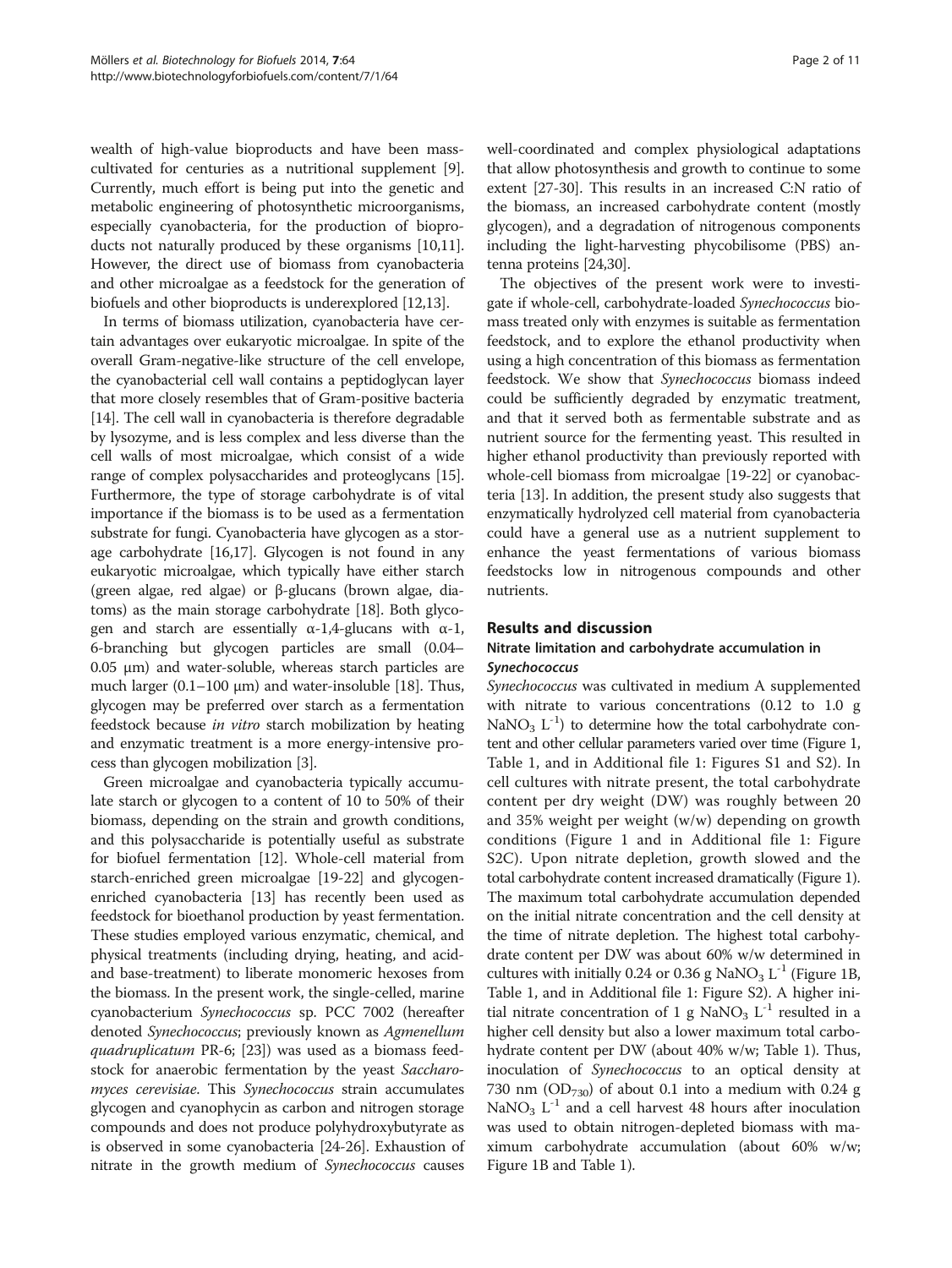<span id="page-2-0"></span>

Table 1 Maximum total carbohydrate content obtained in Synechococcus cell cultures with various nitrate concentrations<sup>1</sup>

| NaNO <sub>3</sub><br>concentration<br>$(g L^{-1})$ | Time from<br>inoculation<br>(hours) | Cell DW<br>$(q L^{-1})$ | <b>Total carbohydrates</b><br>per cell DW (%) |
|----------------------------------------------------|-------------------------------------|-------------------------|-----------------------------------------------|
| 0.12                                               | 21                                  | $0.90 + 0.15$           | $52 + 8$                                      |
| 0.24                                               | 48                                  | $1.65 + 0.05$           | $58 + 2$                                      |
| 0.36                                               | 72                                  | $3.0 + 0.2$             | $59 + 4$                                      |
|                                                    | 72                                  | $3.7 + 0.3$             | $40 + 3$                                      |

<sup>1</sup>Determined from time course experiments (in Additional file [1:](#page-9-0) Figure S2). DW, dry weight.

Upon prolonged incubation after nitrate depletion, the total carbohydrate content decreased (Figure 1 and in Additional file [1](#page-9-0): Figure S2C). This may be caused by physiological stress in the cells that grew poorly due to nitrogen limitation, which eventually caused consumption of the storage carbohydrates probably for maintenance of cellular functions. Thus, for preparation of cells with maximum carbohydrate accumulation, the harvest was performed prior to this stage where the relative content of carbohydrate decreased. In this context, it is interesting to note that immediately following nitrate depletion, simultaneous degradation of PBS and chlorophyll (Chl) a commenced (Figures 1 and [2](#page-3-0) and in Additional file [1](#page-9-0): Figure S1). In the culture with 0.24 g NaNO<sub>3</sub>  $L^{-1}$ , PBS was over 95% degraded within 24 hours after nitrate depletion;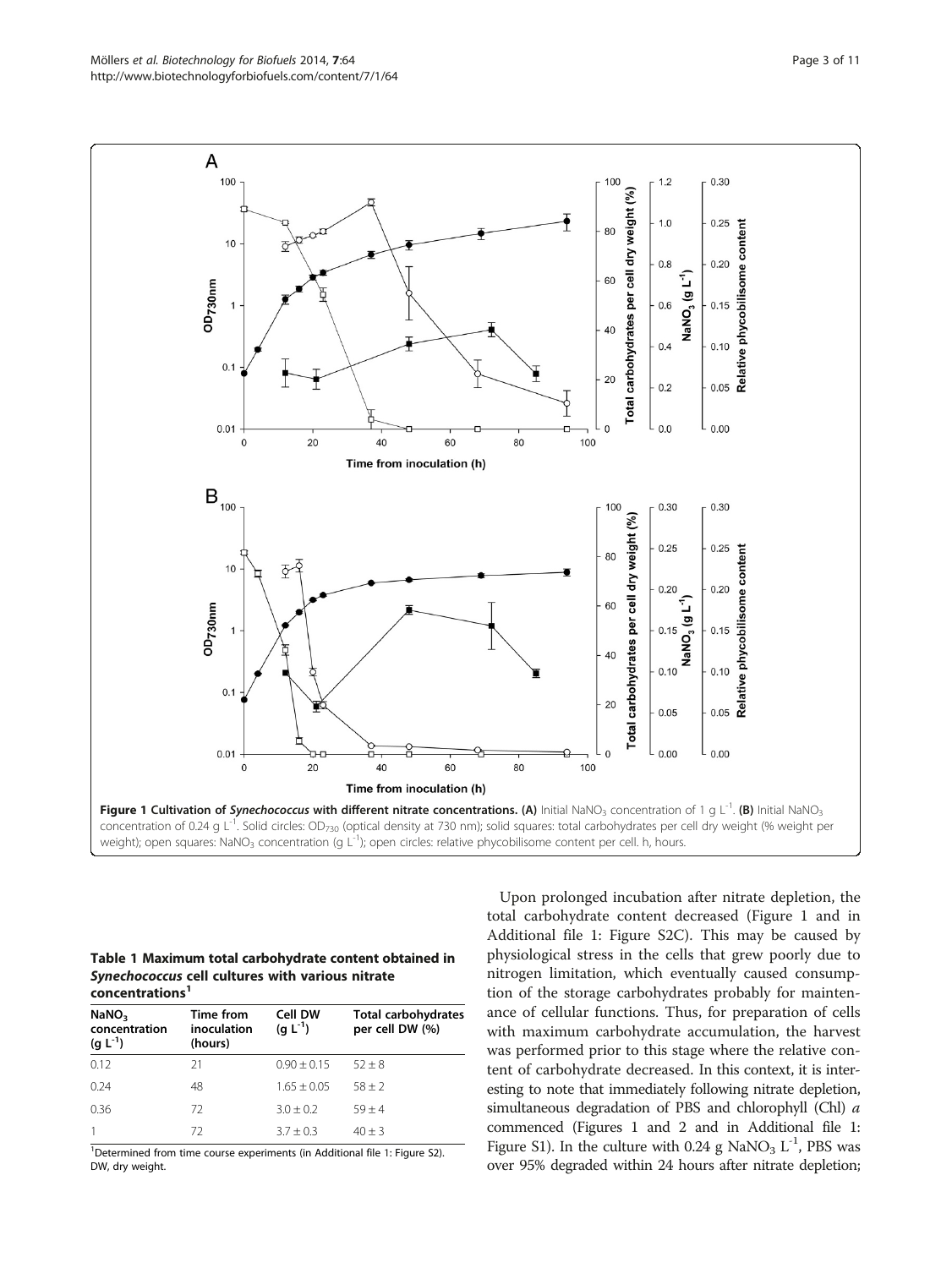<span id="page-3-0"></span>

the total carbohydrate content peaked within another 10 to 15 hours after PBS was almost completely degraded (Figure [1B](#page-2-0)). Labeling experiments in Arthrospira platensis have shown that most of the glycogen synthesized upon nitrate depletion is derived from intracellular protein, predominantly from PBS [\[31\]](#page-9-0), and the same is likely to be the case in Synechococcus. In addition, the capacity for glycogen synthesis has been shown to correlate with the capacity for the degradation of pigments (especially PBS) in nitratelimited cultures of cyanobacterial strains deficient in glycogen synthesis [[32](#page-9-0)[-35\]](#page-10-0). This may explain why the maximum in carbohydrate accumulation apparently coincided with complete, or nearly complete, degradation of PBS. Thus, the progress of PBS degradation in Synechococcus is a useful proxy for estimating both the initiation of nitrate limitation and the timing of maximum carbohydrate accumulation. From a process control perspective, the advantage is that PBS can be easily and rapidly monitored, possibly online, by measuring the PBS absorbance of culture samples.

In order to produce sufficient amounts of biomass for fermentation trials, the culture volumes were scaled up to 800 mL. A comparison of growth (as  $OD_{730}$ ) and other key cellular parameters in 25 mL and 800 mL culture setups showed little difference (Additional file [1:](#page-9-0) Figure S3).

#### Biochemical composition of Synechococcus

The monosaccharide composition of acid-hydrolyzed Synechococcus cells grown for 48 hours with 0.24 g or

1 g NaNO<sub>3</sub>  $L^{-1}$  is shown in Figure 3. Clearly, the only monosaccharide that increased dramatically during nitrate-limited conditions was glucose, which accounted for about 60% w/w of DW in the nitrogen-depleted biomass. Most of this increase was due to accumulation of glycogen [\[32,](#page-9-0)[35,](#page-10-0)[24,](#page-9-0)[36\]](#page-10-0). The content of other monosaccharides measured was rather similar in the two samples tested, in the manner of 3 to 5% w/w of DW (Figure 3).

The carbon content of Synechococcus cell DW was 49 ± 2% w/w ( $n = 2$ ) for cultures that were nitrate replete and  $47 \pm 0\%$  w/w (*n* = 2) for cultures that were nitrate limited, which is very similar to values previously obtained with cyanobacteria [\[37\]](#page-10-0). Previously obtained C:N weight ratios with the same Synechococcus strain were 5.8 during growth with nitrate (similar to the Redfield Ratio of 5.7 generally observed in marine microalgae that are not nutrient-limited [\[38\]](#page-10-0)), 3.4 during growth with ammonium, and up to 13 during nitrogen starvation (assuming a carbon content of 48% w/w of DW) [[30](#page-9-0)]. In our cultures, exponentially growing Synechococcus cells in the presence of nitrate (25 hours with 1 g NaNO<sub>3</sub> L<sup>-1</sup>; Figure [1\)](#page-2-0) had a C:N weight ratio of  $4.4 \pm 0.4$  ( $n = 2$ ). The Synechococcus cells with maximum carbohydrate accumulation obtained from cultivation with 0.24 g NaNO<sub>3</sub> L<sup>-1</sup> for 48 hours (60%) w/w total carbohydrate; Figure [1](#page-2-0)) had a C:N weight ratio of  $11 \pm 1.4$  (*n* = 2). A prolonged incubation of these Synechococcus cultures for 120 hours (0.24 g NaNO<sub>3</sub> L<sup>-1</sup>; Figure [1](#page-2-0)A) resulted in a slightly increased C:N weight ratio of  $12.2 \pm 1.3$  ( $n = 2$ ), even though the total carbohydrate

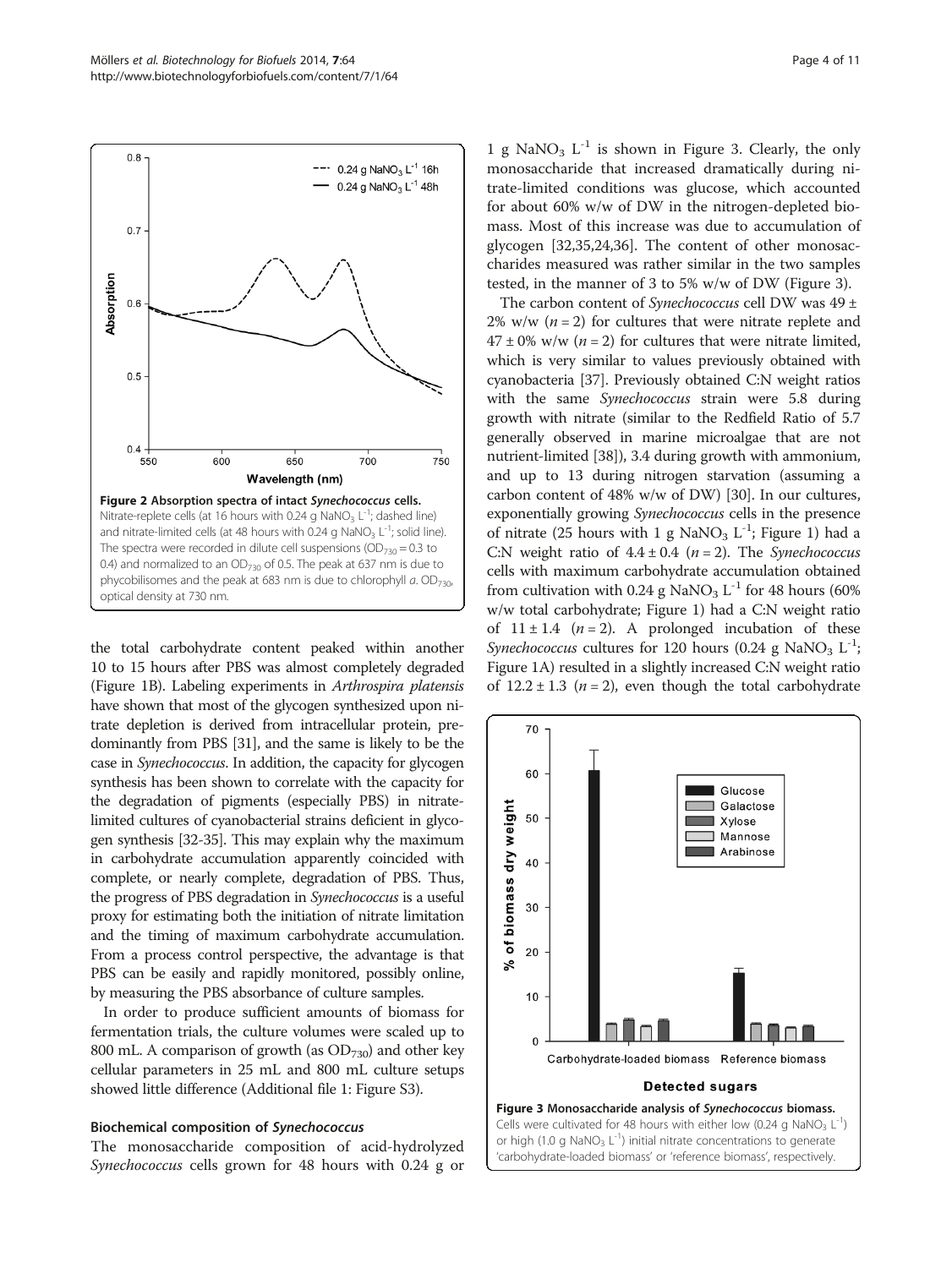<span id="page-4-0"></span>content dropped to 35% w/w. Thus, a high C:N ratio is not necessarily indicative of a high carbohydrate content. Presumably the carbohydrate was eventually eliminated by respiration and other metabolic processes.

#### Enzymatic hydrolysis of Synechococcus

Efficient release of carbohydrates from cells by disintegration of the cellular structure is important for the exploitation of cyanobacteria as a production platform for fermentation. Lysozyme is an antibacterial enzyme that hydrolyzes the glycosidic linkages in the peptidoglycan of bacterial cell walls, and is therefore a potentially useful enzyme for the disintegration of bacterial cells [\[39\]](#page-10-0). The disintegration of Synechococcus cells by lysozyme was studied by measuring the  $OD_{730}$  of cell suspensions (Figure 4).  $OD_{730}$  is a suitable measure of cell integrity because the debris from lysed cells is too small to cause scattering of light at 730 nm [\[40\]](#page-10-0). When freshly harvested cells were incubated at 4°C in the residual growth medium, subsequent lysozyme treatment at 37°C had little effect on the cells. However, if freshly harvested cells were frozen at -20°C for 1 hour in the residual growth medium and then treated with lysozyme at 37°C, cells clearly disintegrated as observed by a decrease in  $OD_{730}$ . Investigation by microscopy showed that cells in these freeze-treated and lysozyme-treated suspensions changed morphology from regular sized and ovoid-shaped cells to swollen, spherical cells due to osmotic effects and eventually appeared to disintegrate. This behavior is typical of cyanobacteria and other bacteria when the cell wall is degraded by lysozyme in a hypotonic solution [[39,41\]](#page-10-0). Synechococcus cells that

were only freeze-treated and not exposed to lysozyme did not change morphology and did not lyse. Thus, freeze treatment of Synechococcus cells appeared to destabilize the cell structure and increase the susceptibility to lysozyme. Cells grown with high and low nitrate concentrations behaved similarly with respect to disintegration by lysozyme (Figure 4).

Lysis of Synechococcus cells and subsequent mobilization of intracellular carbohydrates were obtained using the combined treatment of lysozyme and two alphaglucanases (Liquozyme® SC DS and Spirizyme® Fuel). The alpha-glucanases are used for the industrial processing of starch-containing materials and were used here according to the manufacturer's recommendation (see [Methods](#page-7-0)). Therefore, the additional effect of lysozyme on the glucose mobilization from Synechococcus biomass was studied (Figure [5](#page-5-0)). The results showed that freeze-treating the cells and increasing the concentration of lysozyme promoted release of glucose from the Synechococcus biomass. Interestingly, even without sonication or lysozyme treatment, applying the two alpha-glucanases liberated a significant amount of glucose from the cells: ~30% of the total glucose in the biomass (as determined by monosaccharide analysis of acid-hydrolyzed biomass) and this glucose mobilization was not dependent on whether the cells had been frozen (Figure [5](#page-5-0)). The origin of this glucose is not clear since the cells did not disintegrate in the absence of lysozyme. A previous report suggests that unknown glucans, possibly including cell-surface-associated exopolysaccharides, accumulate under certain conditions in Synechococcus (such as nitrate limitation) even when



Figure 4 Effect of lysozyme on Synechococcus cell disintegration. Cells were cultivated for 48 hours with either low (0.24 g NaNO<sub>3</sub> L<sup>-1</sup>) or high (1.0 g NaNO<sub>3</sub> L<sup>-1</sup>) initial nitrate concentrations to generate 'carbohydrate-loaded biomass' or 'reference biomass', respectively. Cell suspensions were concentrated five times (by centrifugation and re-suspension in a smaller volume of the supernatant) and stored at either at 4°C (open circles) or at -20℃ (solid circles) for 1 hour prior to incubation with lysozyme (100 mg L<sup>-1</sup>) at 37°C. Cell disintegration was followed over time by measuring the  $OD_{730}$  after appropriate dilution of small aliquots of the reaction mixture into water. The  $OD_{730}$  is depicted as percentage of the  $OD_{730}$  at the start of the lysozyme treatment. (A) Reference Synechococcus cells. (B) Carbohydrate-loaded Synechococcus cells. h, hours; OD<sub>730</sub>, optical density at 730 nm.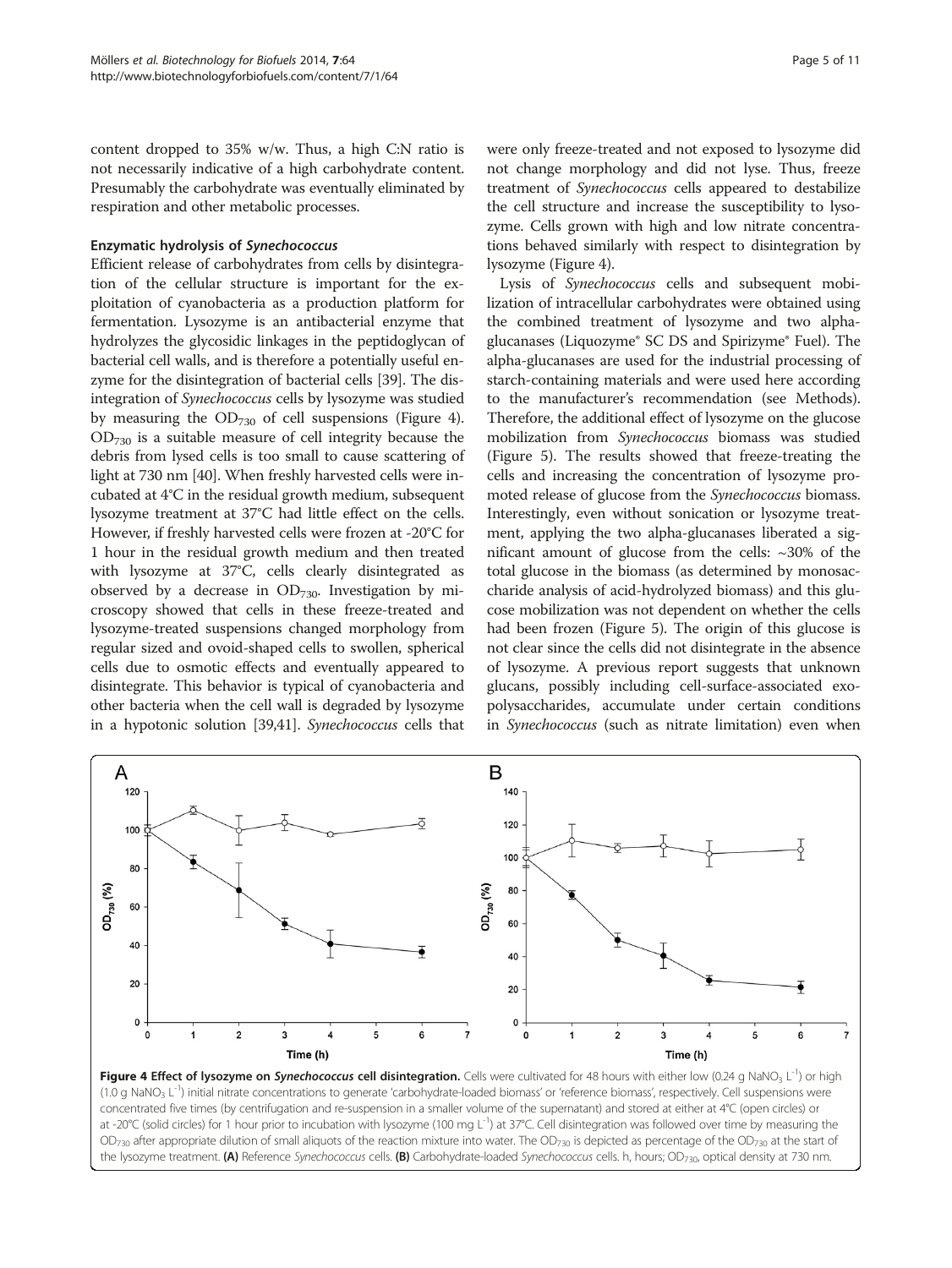<span id="page-5-0"></span>glycogen biosynthesis has been genetically eliminated, and that glucose may be liberated from these unknown glucans by externally added alpha-glucanases [[35](#page-10-0)]. Thus, a proportion of the total amount of glucose that can be mobilized from Synechococcus biomass may originate from cellular structures other than intracellular glycogen.

In conclusion, to promote disintegration of Synechococcus cells and mobilization of monomeric glucose for fermentation by S. cerevisiae, the cells were treated with freezing, lysozyme, and two alpha-glucanases.

#### Fermentation of Synechococcus hydrolysate

Hydrolysates produced from carbohydrate-loaded Synechococcus cells were fermented using an industrial strain of S. cerevisiae. Figure [6](#page-6-0)A shows a representative time course of a fermentation experiment in which the Synechococcus hydrolysate is used as sole carbon and nutrient source. In the depicted experiment, the Synechococcus hydrolysate with an initial DW content of 86 g  $L^{-1}$  yielded 17 g ethanol  $L^{-1}$  after 20 hours, and 19 g ethanol  $L^{-1}$  after 48 hours, equivalent to a final yield of 0.22 g ethanol per g DW or 0.37 g ethanol per g glucose. The free glucose concentration at the onset of fermentation was 30 g  $L<sub>i</sub><sup>-1</sup>$  which corresponds to about 60% of the total glucose in the biomass (as determined by monosaccharide analysis of acidhydrolyzed biomass). Thus, not all glucose was released from the Synechococcus biomass at the onset of fermentation. The enzymatic hydrolysis of the polysaccharides

continued after inoculation of the yeast, as is the case for the simultaneous saccharification and fermentation (SSF) approach applied in the starch-to-ethanol industry [[1](#page-9-0),[3](#page-9-0)]. Glycerol was detected (3 to 4 g  $L^{-1}$ ) as the major byproduct in the fermentation of Synechococcus hydrolysate [[42](#page-10-0)]. Acetate and lactate were detected but at concentrations less than 1 g  $L^{-1}$ . The highest ethanol concentration obtained by fermentation of a Synechococcus hydrolysate was 30 g  $L^{-1}$  from a hydrolysate with 108 g DW  $L^{-1}$ equivalent to a yield of 0.27 g ethanol per g DW (Figure [6B](#page-6-0), fermentation C). The conversion of glucose to ethanol in this fermentation corresponded to more than 90% of the theoretical maximum (0.51 g ethanol per g glucose). These experiments demonstrate that the Synechococcus biomass can be readily fermented, even at high biomass loadings, and thereby that the biomass does not contain compounds inhibitory to the yeast.

Besides acting as a carbon source during fermentation, lysis of the Synechococcus cells could release other compounds, which could serve as nutrients for the yeast during the fermentation. Previously it has been shown that nutrients and especially complex organic nitrogen sources can improve fermentation performance in high gravity brewing/fuel ethanol production [\[43,44](#page-10-0)] or fermentation of lignocellulosic hydrolysates [\[45\]](#page-10-0). To study this, we tested the effect of adding Synechococcus hydrolysate to yeast fermentations of pure glucose solutions. Inclusion of even small amounts of Synechococcus hydrolysate (1.0 to



at 34°C for 48 hours after addition of Spirizyme® Fuel), except that the freshly-harvested cell paste were either stored at 4°C (solid circles) or at −20°C (open circles) for 1 hour prior to enzyme treatments and that the lysozyme concentration was varied as indicated. The released glucose in the supernatant of the biomass-enzyme mixture was determined by high-performance liquid chromatography. The total glucose concentration from the added biomass was about 15 g  $L^{-1}$  (as determined by monosaccharide analysis of acid-hydrolyzed biomass) and corresponds to 100% in the figure.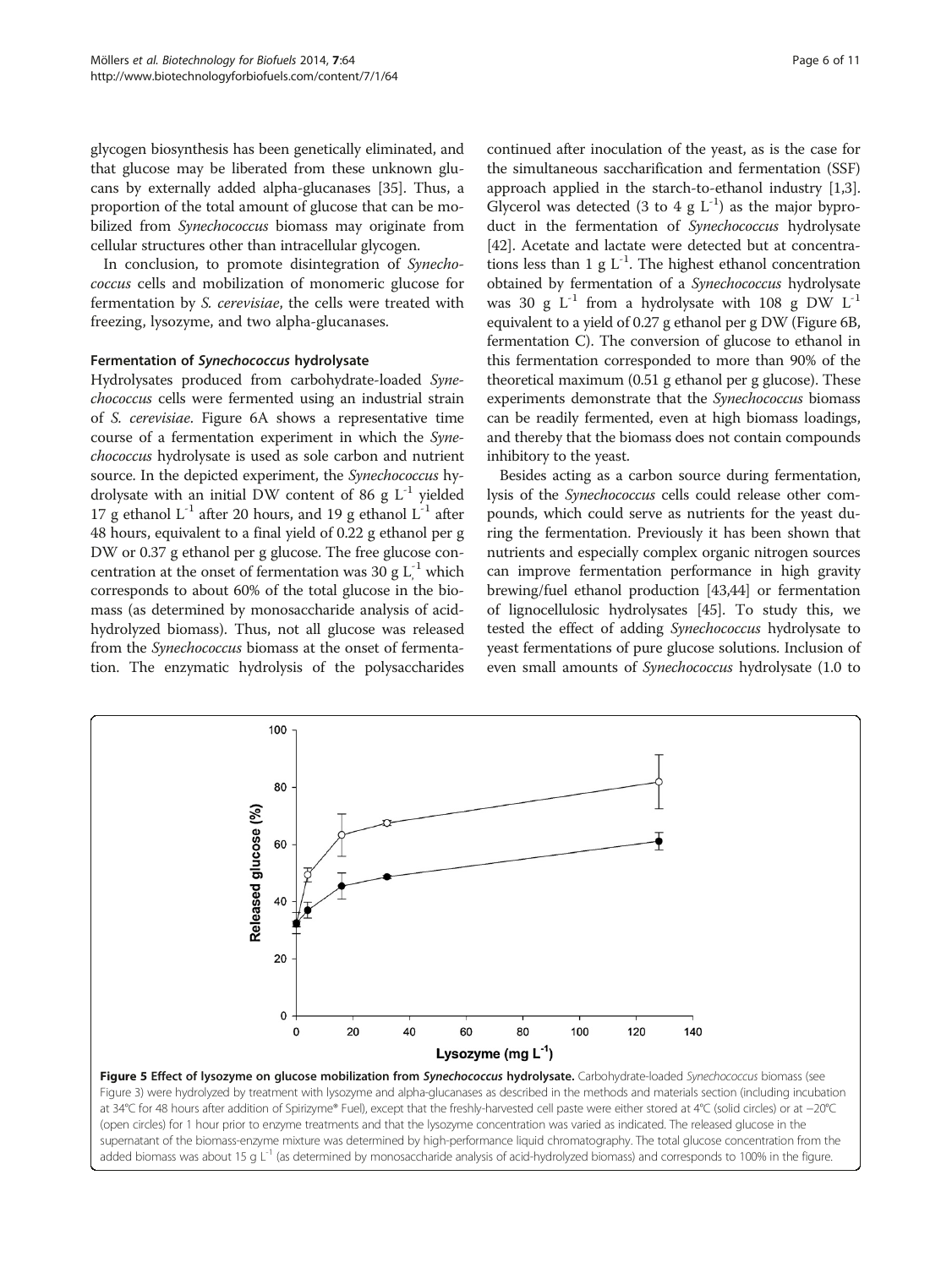<span id="page-6-0"></span>

4.3 g DW  $L^{-1}$ ) in a solution of glucose (60 g  $L^{-1}$ ) in either medium A (Figure 7A) or water (Figure 7B) significantly increased the glucose consumption and ethanol production rate. In medium A, the ethanol concentration was 50% higher after 24 hours with Synechococcus hydrolysate supplementation than without (Figure 7A). The highest rates of ethanol production within the initial 24 hour of fermentation (15 to 20 g ethanol  $L^{-1}$  day<sup>-1</sup>) were obtained with Synechococcus hydrolysate in medium A and with glucose in medium A supplemented with Synechococcus hydrolysate. Addition of a complex organic nutrient

source, typically yeast extract or corn steep liquor, is commonly found to be beneficial for Saccharomyces fermentations of nitrogen-poor substrates [[45,46](#page-10-0)]. The results presented here confirm that Synechococcus hydrolysate has a similar beneficial effect on fermentation of glucose by S. cerevisiae. The components in the hydrolysate responsible for this effect are not known but could include vitamins and other nitrogenous compounds such as amino acids. Recent findings with nitrate-limited cyanobacteria suggest that, due to active protein hydrolysis, increased amounts of proteases and free amino acids

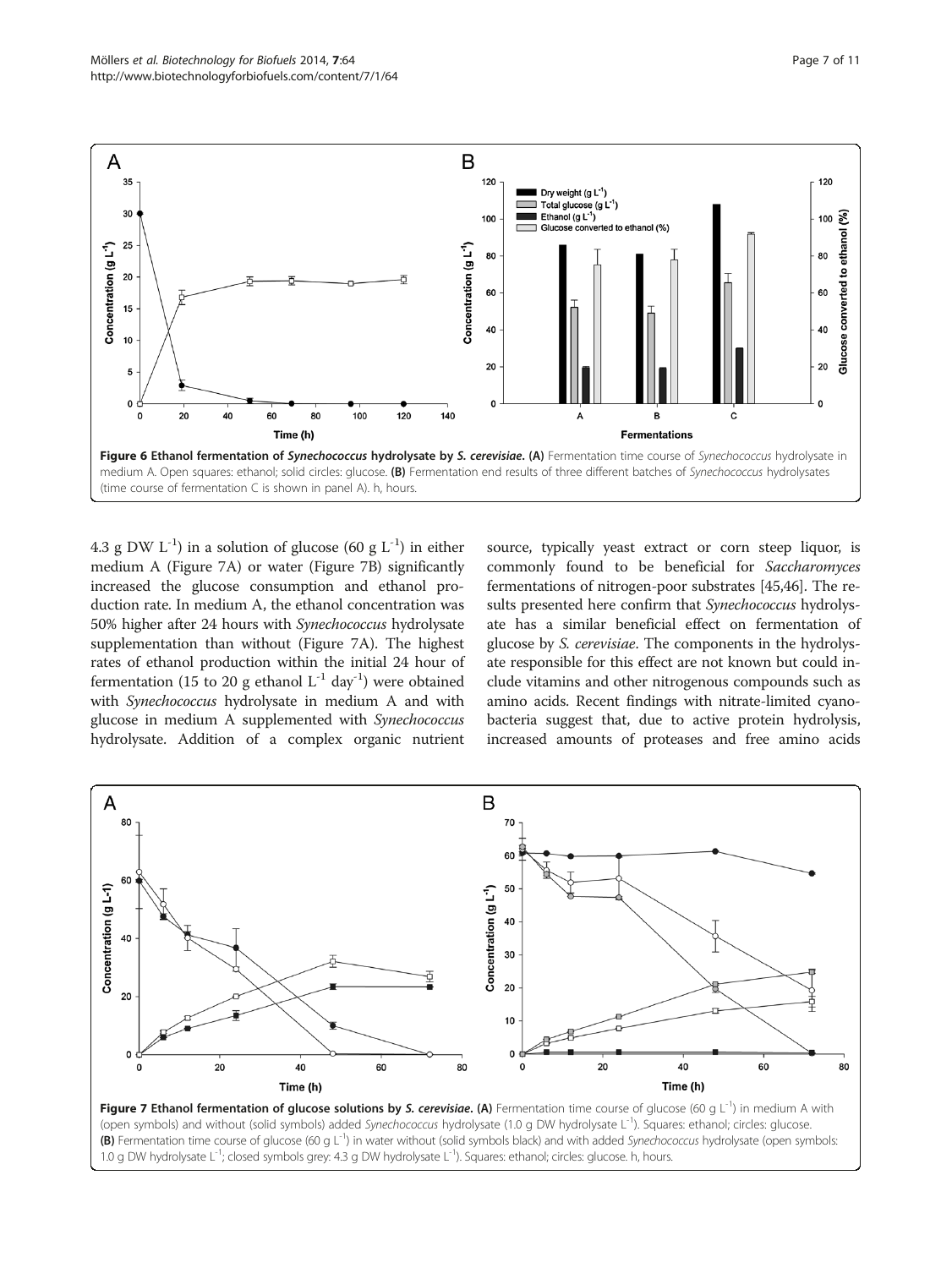<span id="page-7-0"></span>could be available in the hydrolysate [[31](#page-9-0)], which potentially could result in improved yeast performance.

To this day, very few studies have investigated the fermentation of whole-cell material from cyanobacteria and microalgae. In a recent study intact cells of the cyanobacterium A. platensis were added to a concentration of about 20 g cell DW  $L^{-1}$  to a fermentation medium containing lysozyme (1 g  $L^{-1}$ ), yeast extract (10 g  $L^{-1}$ ), and peptone (20 g  $L^{-1}$ ) [[13](#page-9-0)]. The fermenting organism was a recombinant amylase-producing strain of S. cerevisiae, which eliminated the need for externally added alphaglucanases. A final ethanol concentration of 6.5 g  $L^{-1}$ was obtained. The fermentation rate was low (1.08 g ethanol  $L^{-1}$  day<sup>-1</sup>), but a high ethanol yield was obtained (0.325 g ethanol per g cell DW). Similar to our study, the authors observed that lysozyme greatly enhanced the ethanol yield and that the available glucose was efficiently converted to ethanol (86% of theoretical maximum). The higher yield and rates obtained in our work are probably due to the fact that the cyanobacterial cells were partially degraded by enzymatic pretreatment prior to inoculation of yeast, thus making the glucose readily available for the yeast. An important observation from our work is that additional nutrients to support the fermenting yeast such as yeast extract and/or peptone were not necessary in our approach.

From an industrial point of view, a high final ethanol concentration is critical as it lowers energy consumption and thereby the costs of distillation. Typically 40 to 50 g ethanol  $L^{-1}$  is regarded as the lower threshold for economic ethanol production [[1\]](#page-9-0), but final ethanol concentrations exceeding 100 g ethanol  $L^{-1}$  are common in the fuel ethanol industry [\[47\]](#page-10-0). Two important factors limit high final ethanol concentrations from the fermentation of biomass obtained from cyanobacteria and microalgae: the DW content in the fermentation and the carbohydrate content of the DW. If the biomass of cyanobacteria and microalgae obtained from liquid cultures is not dried, the DW content of the wet biomass obtained by centrifugation or filtration is typically not more than 10 to 20% w/w [[13\]](#page-9-0). In our case we managed to obtain a maximum carbohydrate accumulation of 60% of DW. Given these limitations, an expected maximum yield is approximately 60 g ethanol  $L^{-1}$ , which is well above the critical ethanol concentration for distillation. However, efficient and cost effective harvest and dewatering of the biomass remain to be the most critical process steps.

# Conclusions

In this work, carbohydrate-enriched biomass from cyanobacteria was obtained by photoautotrophic cultivation under nitrate limitation. This biomass was converted to a substrate suitable for fermentation by S. cerevisiae by

simple enzymatic pretreatment. Harsh chemical treatments or separation of carbohydrate-containing fractions of the biomass were not necessary to obtain a high final ethanol concentration (30 g  $L^{-1}$ ). The maximum carbohydrate accumulation in the cyanobacterial biomass coincided with the degradation of PBS, which implies that PBS may be used as a proxy for carbohydrate accumulation in cyanobacteria in general. Although the cyanobacterial biomass was successfully used for bioethanol production alone, this biomass may be more valuable as a carbohydrate and/or nutrient source for production of products more valuable than ethanol in a biorefinery concept. This may be to supply nutrients and additional sugar to the fermentation of lignocellulosic materials low in nitrogen and other nutrients.

### **Methods**

#### Cultivation of Synechococcus and Saccharomyces

Synechococcus sp. PCC 7002 (referred to as Synechococcus) was a kind gift from Donald A. Bryant (The Pennsylvania State University, PA, USA). It was grown in medium A supplemented with 1 g NaNO<sub>3</sub> L<sup>-1</sup> [\[48\]](#page-10-0) unless otherwise stated. Liquid cultures were bubbled with a constant flow of air supplemented with  $1\%$  v/v CO<sub>2</sub> provided by a gas mixer (GMS150, Photon Systems Instruments, Drasov, Czech Republic). Small-scale cultures (25 mL) were maintained in tubes with an inner diameter of 2.2 cm and large-scale cultures (800 mL) were maintained in bottles with an inner diameter of 9.5 cm. All culture vessels were placed in the middle of a 30-liter transparent tank with thermostatically controlled water at 38°C. Constant illumination was provided by fluorescent tubes (cool white light; Philips Master TL-D, 18 W/840; Philips Electronics, Amsterdam, The Netherlands) placed against two opposite sides of the tank. Small-scale cultures were illuminated by 250 μmol photons  $s^{-1}$  m<sup>-2</sup>. Large-scale cultures were illuminated by 250 µmol photons  $s^{-1}$  m<sup>-2</sup> at the time of inoculation. After 12 hours of growth  $OD_{730} \approx 1$ ) the irradiance of large-scale cultures was increased to 400 μmol photons  $s^{-1}$  m<sup>-2</sup>. Small-scale cultures were inoculated to an  $OD_{730}$  of 0.2 to 0.3 and large-scale cultures were inoculated to an  $OD_{730}$  of approximately 0.1. In growth experiments where the effect of nitrate was studied, Synechococcus cells were harvested by centrifugation at ambient temperature (5000 g for 2 minutes), resuspended in medium A, and used as inoculum. Reported measurements on *Synechococcus* growth experiments are the average and standard deviation of biological duplicates (Figures [1](#page-2-0) and [3,](#page-3-0) Table [1,](#page-2-0) and in Additional file [1](#page-9-0): Figures S1, S2 and S3). The S. cerevisiae strain Thermosacc<sup>®</sup> Dry (Lallemand Inc., Montreal, Canada) was used to ferment Synechococcus hydrolysates. The yeast was aerobically precultured in CBS medium [\[49\]](#page-10-0) for 48 hours prior to each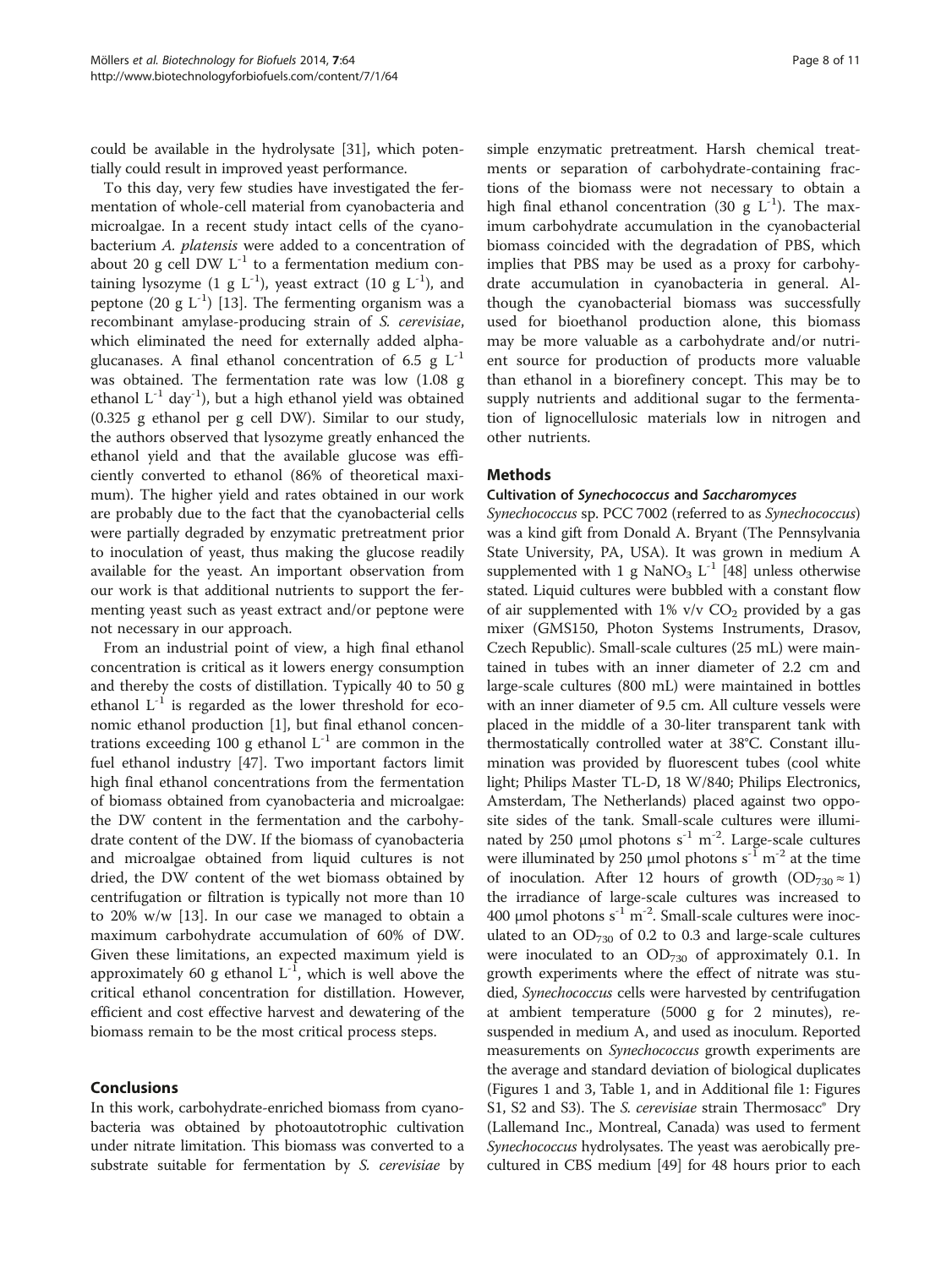fermentation experiment. For preparation of Saccharomyces cells for inoculation of fermentation reactions, 100 mL of fresh Saccharomyces culture was harvested by centrifugation at 4100 rpm for 10 minutes and resuspended in 10 mL of 0.9% NaCl solution in water. The cell DW of the yeast suspension was measured and adjusted to 50 g  $L^{-1}$  prior inoculation of the hydrolysates.

#### Hydrolysis and fermentation of Synechococcus biomass

Synechococcus cultures to be used for fermentation were harvested by centrifugation for 20 minutes at 10.000 g (50 mL Falcon tubes) and cell pellets were stored at −20°C until use. Cell pellets were thawed and re-suspended to a slurry by the addition of a small volume of medium A using mild sonication (Misonix S-4000; Qsonica, Newtown, Connecticut, United States) with a cup horn (amplitude 50%, 2 minutes processing time, 5 second on/ off cycle) to obtain a final DW content of about 100 g  $\mathrm{L}^{-1}$ (pH approximately 7). The subsequent enzyme treatments of the biomass were carried out in the cyanobacterial growth medium without the addition of buffers or other chemical agents. Lysozyme (from chicken egg white, L6876, Sigma-Aldrich, St. Louis, United States) was added  $(100 \text{ mg } L^{-1})$  and the solution was incubated for 3 hours at 37°C. Two alpha-glucanases (Liquozyme® SC DS and Spirizyme® Fuel; Novozymes A/S, Bagsværd, Denmark) were used according to the instructions by the manufacturer. Liquozyme® SC DS (240 α-amylase units per g) was added (0.21% w/w) and the mixture incubated at 85°C for 1.5 hours. Then another aliquot of Liquozyme® SC DS was added (0.14% w/w) and the mixture incubated at 60°C for 0.5 hours. The pH was then adjusted to 5.5–6.0 with 5 M HCl. Finally Spirizyme® Fuel (750 amyloglucosidase units per g) was added (0.08% w/w). This mixture, now denoted 'hydrolysate', was then used for fermentation without further treatment. Experiments with varying lysozyme concentrations were carried out in duplicates (Figures [4](#page-4-0) and [5\)](#page-5-0).

Hydrolysates (3 mL) were inoculated with freshly concentrated yeast suspension (60 μL) to a final yeast cell concentration of 1 g DW  $L^{-1}$ . The fermentations were run in 10 mL glass vials with a pressure resistant lock. The headspace was flushed with nitrogen gas prior to incubation in an orbital shaker (160 rpm) oven at 34°C. Fermentation experiments with pure Synechococcus hydrolysates were carried out in biological triplicates (Figure [6](#page-6-0)). Fermentation experiments with glucose solutions supplemented with Synechococcus hydrolysates were carried out in biological duplicates (Figure [7\)](#page-6-0).

#### Optical measurements

The optical density of Synechococcus cultures at 730 nm  $(OD_{730})$  was used as a measure of cell density [[40](#page-10-0)]. The content of PBS and Chl a per cell in arbitrary units was estimated from their absorption maxima corrected for optical scattering as follows:

$$
\begin{aligned}[t] \text{PBS content} &= [\, \text{OD}_{637} \, - \, \text{OD}_{730} \, - \, 0.55 (\text{OD}_{560} \, - \, \text{OD}_{730}) ]/\text{OD}_{730} \\ \text{Chl}\; a\; \text{content} &= [\text{OD}_{683} \, - \, \text{OD}_{730} \, - \, 0.28 (\text{OD}_{560} \, - \, \text{OD}_{730}) ]/\text{OD}_{730} \end{aligned}
$$

Cell suspensions were diluted to an  $OD_{730}$  between 0.1 and 0.6 prior to measurement. All measurements were performed with a UV1800 spectrophotometer (Shimadzu, Kyoto, Japan).

#### Dry weight determination and chemical analyses

The cell DW in Synechococcus cultures was determined by separating the cells from the liquid by filtration (Whatman GF/F filters, GE Healthcare, Little Chalfont, United Kingdom). The filters were pre-dried for 24 hours at 90°C, then loaded with 1 ml of culture (0.5 mL after 48 hours of growth) and oven dried for 24 to 48 hours at 90°C. The DW content in hydrolysates, yeast cultures, and biomass suspensions was determined by drying the material on aluminum pans inserted in a thermogravimetric moisture analyzer (Sartorius, Göttingen, Germany). Carbon and nitrogen elemental analysis was performed on dried biomass using a Flash 2000 NC Soil Analyzer (Thermo Scientific, Waltham, Massachusetts, United States). Nitrate was determined in the supernatant of cell cultures after removal of the cells by centrifugation using a cadmium-reduction-based nitrate test kit (cat. no. 3319, LaMotte, Maryland, United States). Total carbohydrate was determined using the phenol sulfuric acid assay [\[50](#page-10-0)].

The monosaccharide composition of Synechococcus biomass was analyzed by strong acid hydrolysis using the TAPPI (Technical Association of the Pulp and Paper Industry) standard procedure [\[42\]](#page-10-0), except that the standard curve samples were treated identically to the biomass samples to correct for sugar degradation [[51](#page-10-0)]. The monosaccharides D-glucose, D-xylose, L-arabinose, D-mannose, and D-galactose were measured on a ICS5000 system (Dionex, Sunnyvale, California, United States) equipped with a CarboPac PA1  $2 \times 50$  mm guard column and  $2 \times$ 250 mm separating column (Dionex), operated at a flow of 0.25 mL min-1 and maintained at 30°C. Prior to detection, a post column flow of  $0.1$  mL min<sup>-1</sup> of  $0.2$  M NaOH solution was mixed together with the flow carrying the separated sugars and analyzed using a PAD gold detector (Dionex).

The fermentation broth was analyzed for glucose, mannose, lactate, acetate, glycerol, and ethanol using an Ultimate 3000 HPLC (Dionex, Germering, Germany) equipped with an RI-101 refractive index detector (Shodex, Yokohama, Japan) and UV detector at 210 nm (Dionex). The separation was performed on a Rezex ROA column (Phenomenex, Torrance, California, United States) at 80°C with 5 mM  $H_2SO_4$  as eluent at a flow rate of 0.6 mL min<sup>-1</sup>.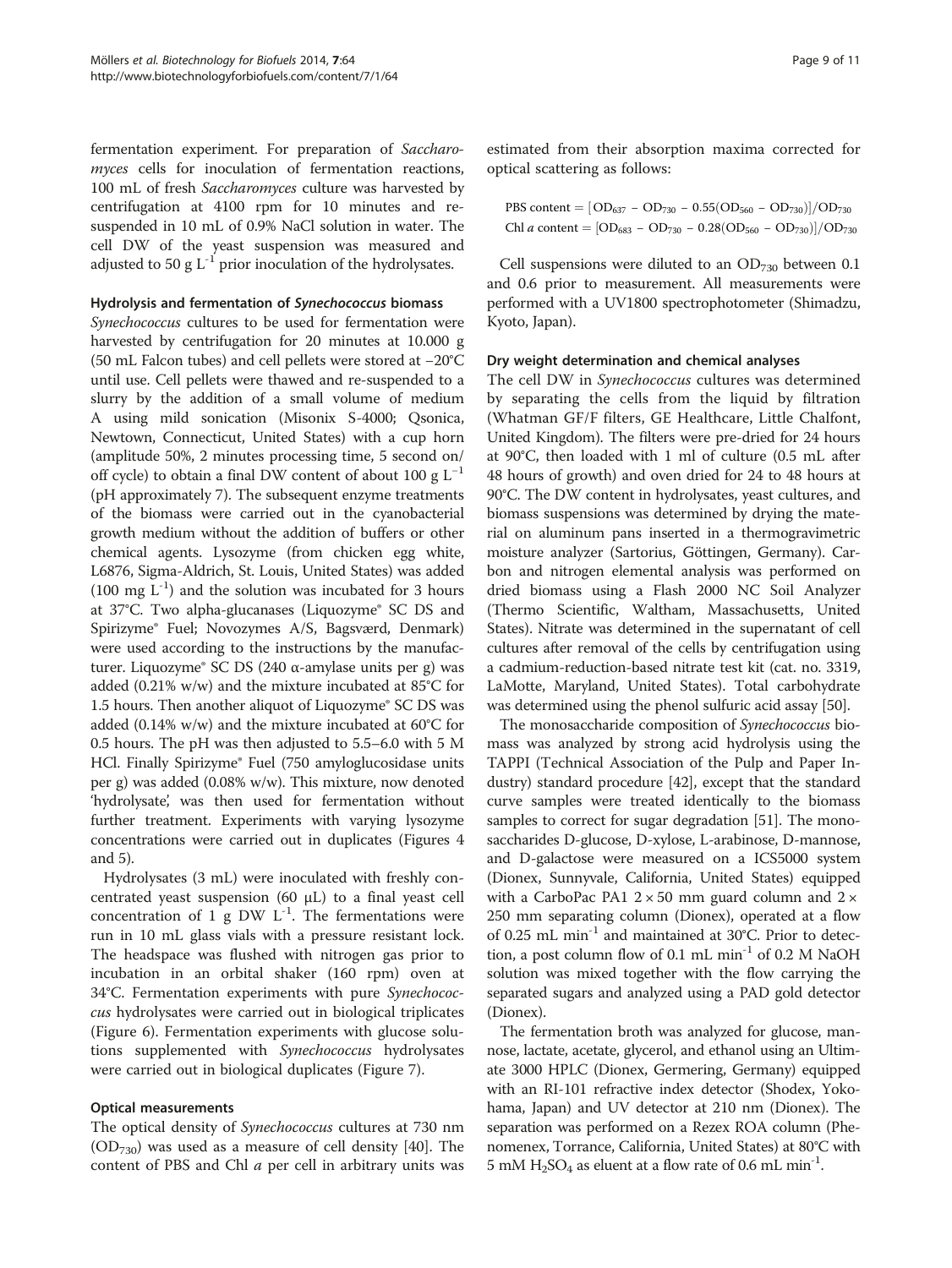<span id="page-9-0"></span>Dry weight determinations and chemical analyses were carried out in technical duplicates.

# Additional file

[Additional file 1:](http://www.biomedcentral.com/content/supplementary/1754-6834-7-64-S1.pdf) Supplemental material on cultivation experiments with Synechococcus referred to within the manuscript.

#### Abbreviations

Chl a: chlorophyll a; DW: dry weight; OD: optical density; PBS: phycobilisome; w/w: weight per weight.

#### Competing interests

The authors declare that they have no competing interests.

#### Authors' contributions

KBM: conception and design, data collection and analysis, manuscript writing and final approval of the manuscript. DC: conception and design, data collection and analysis, critical revision and final approval of the manuscript. HJ: conception and design, data analysis, financial support, manuscript writing, final approval of manuscript. NUF: conception and design, data analysis, financial support, manuscript writing, final approval of manuscript. All authors read and approved the final manuscript.

#### Acknowledgements

This work was financially supported by Nordic Energy Research project 'Conversion of solar energy to infrastructure-ready transport fuels using aquatic photobiological organisms as the hydrocarbon feedstock producer – AquaFEED' granted to N-U Frigaard. D Cannella was financially supported by the Nordic Top-level Research Initiative project TFI-PK-bio 02 'High gravity hydrolysis and fermentation of lignocellulosic material for production of bio-fuels'.

#### Author details

<sup>1</sup>Department of Biology, University of Copenhagen, Strandpromenaden 5, 3000 Helsingør, Denmark. <sup>2</sup>Department of Geosciences and Natural Resource Management, University of Copenhagen, Rolighedsvej 23, 1958 Frederiksberg C, Denmark. <sup>3</sup>Department of Chemical and Biochemical Engineering, Technical University of Denmark, Søltofts Plads, Building 229, 2800 Kgs Lyngby, Denmark.

#### Received: 6 November 2013 Accepted: 27 March 2014 Published: 17 April 2014

#### References

- Jørgensen H, Kristensen JB, Felby C: Enzymatic conversion of lignocellulose into fermentable sugars: challenges and opportunities. Biofuels Bioprod Biorefin 2007, 1:119–134.
- 2. Limayem A, Ricke SC: Lignocellulosic biomass for bioethanol production: current perspectives, potential issues and future prospects. Prog Energy Combust Sci 2012, 38:449–467.
- 3. Mamo G, Faryar R, Karlsson EN: Microbial glycoside hydrolases for biomass utilization in biofuels applications. In Biofuel Technologies. Edited by Gupta VK, Tuohy MG. Heidelberg: Springer; 2013:171–188.
- 4. Dismukes GC, Carrieri D, Bennette N, Ananyev GM, Posewitz MC: Aquatic phototrophs: efficient alternatives to land-based crops for biofuels. Curr Opin Biotechnol 2008, 19:235–240.
- 5. Larkum AW, Ross IL, Kruse O, Hankamer B: Selection, breeding and engineering of microalgae for bioenergy and biofuel production. Trends Biotechnol 2012, 30:198–205.
- 6. Parmar A, Singh NK, Pandey A, Gnansounou E, Madamwar D: Cyanobacteria and microalgae: a positive prospect for biofuels. Bioresour Technol 2011, 102:10163–10172.
- 7. Jones CS, Mayfield SP: Algae biofuels: versatility for the future of bioenergy. Curr Opin Biotechnol 2012, 23:346–351.
- Graham J, Wilcox L, Graham L: Algae. 2nd edition. San Francisco: Benjamin Cummings (Pearson); 2009.
- 9. Abed R, Dobretsov S, Sudesh K: Applications of cyanobacteria in biotechnology. J Appl Microbiol 2009, 106:1–12.
- 10. Rosgaard L, de Porcellinis AJ, Jacobsen JH, Frigaard N-U, Sakuragi Y: Bioengineering of carbon fixation, biofuels, and biochemicals in cyanobacteria and plants. J Biotechnol 2012, 162:134–147.
- 11. Wang B, Wang J, Zhang W, Meldrum DR: Application of synthetic biology in cyanobacteria and algae. Front Microbiol 2012, 3:344.
- 12. John RP, Anisha G, Nampoothiri KM, Pandey A: Micro and macroalgal biomass: a renewable source for bioethanol. Bioresour Technol 2011, 102:186–193.
- 13. Aikawa S, Joseph A, Yamada R, Izumi Y, Yamagishi T, Matsuda F, Kawai H, Chang J-S, Hasunuma T, Kondo A: Direct conversion of Spirulina to ethanol without pretreatment or enzymatic hydrolysis processes. Energy Environ Sci 2013, 6:1844–1849.
- 14. Hoiczyk E, Hansel A: Cyanobacterial cell walls: news from an unusual prokaryotic envelope. J Bacteriol 2000, 182:1191–1199.
- 15. Domozych DS: Algal cell walls. In eLS. Chichester: John Wiley and Sons; 2011.
- 16. Allen MM: Cyanobacterial cell inclusions. Annu Rev Microbiol 1984, 38:1-25.
- 17. Ball SG, Morell MK: From bacterial glycogen to starch: understanding the biogenesis of the plant starch granule. Annu Rev Plant Biol 2003, 54:207–233.
- 18. Ball S, Colleoni C, Cenci U, Raj JN, Tirtiaux C: The evolution of glycogen and starch metabolism in eukaryotes gives molecular clues to understand the establishment of plastid endosymbiosis. J Exp Bot 2011, 62:1775–1801.
- 19. Choi SP, Nguyen MT, Sim SJ: Enzymatic pretreatment of Chlamydomonas reinhardtii biomass for ethanol production. Bioresour Technol 2010, 101:5330–5336.
- 20. Harun R, Danquah MK, Forde GM: Microalgal biomass as a fermentation feedstock for bioethanol production. J Chem Technol Biotechnol 2010, 85:199–203.
- 21. Harun R, Danquah MK: Influence of acid pre-treatment on microalgal biomass for bioethanol production. Process Biochem 2011, 46:304–309.
- 22. Harun R, Jason W, Cherrington T, Danquah MK: Exploring alkaline pre-treatment of microalgal biomass for bioethanol production. Appl Energy 2011, 88:3464-3467.
- 23. Van Baalen C: Studies on marine blue-green algae. Bot Mar 1962, 4:129–139.
- 24. Stevens S Jr, Balkwill D, Paone D: The effects of nitrogen limitation on the ultrastructure of the cyanobacterium Agmenellum quadruplicatum. Arch Microbiol 1981, 130:204–212.
- 25. Stevens SE, Paone DA, Balkwill DL: Accumulation of cyanophycin granules as a result of phosphate limitation in Agmenellum quadruplicatum. Plant Physiol 1981, 67:716–719.
- 26. Beck C, Knoop H, Axmann IM, Steuer R: The diversity of cyanobacterial metabolism: genome analysis of multiple phototrophic microorganisms. BMC Genomics 2012, 13:56.
- 27. Luque I, Forchhammer K: Nitrogen assimilation and C/N balance sensing. In The cyanobacteria: molecular biology, genomics and evolution. Edited by Herrero A, Flores E. Norfolk: Caister Academic Press; 2008:335–382.
- 28. Schwarz R, Forchhammer K: Acclimation of unicellular cyanobacteria to macronutrient deficiency: emergence of a complex network of cellular responses. Microbiology 2005, 151:2503–2514.
- 29. Sauer J, Schreiber U, Schmid R, Völker U, Forchhammer K: Nitrogen starvation-induced chlorosis in Synechococcus PCC 7942. Low-level photosynthesis as a mechanism of long-term survival. Plant Physiol 2001, 126:233–243.
- 30. Paone DA, Stevens SE: Nitrogen starvation and the regulation of glutamine synthetase in Agmenellum quadruplicatum. Plant Physiol 1981, 67:1097-1100.
- 31. Hasunuma T, Kikuyama F, Matsuda M, Aikawa S, Izumi Y, Kondo A: Dynamic metabolic profiling of cyanobacterial glycogen biosynthesis under conditions of nitrate depletion. J Exp Bot 2013, 64:2943-2954.
- 32. Guerra LT, Xu Y, Bennette N, McNeely K, Bryant DA, Dismukes GC: Natural osmolytes are much less effective substrates than glycogen for catabolic energy production in the marine cyanobacterium Synechococcus sp. strain PCC 7002. J Biotechnol 2013, 166:65–75.
- 33. Gründel M, Scheunemann R, Lockau W, Zilliges Y: Impaired glycogen synthesis causes metabolic overflow reactions and affects stress responses in the cyanobacterium Synechocystis sp. PCC 6803. Microbiology 2012, 158:3032–3043.
- 34. Hickman JW, Kotovic KM, Miller C, Warrener P, Kaiser B, Jurista T, Budde M, Cross F, Roberts JM, Carleton M: Glycogen synthesis is a required